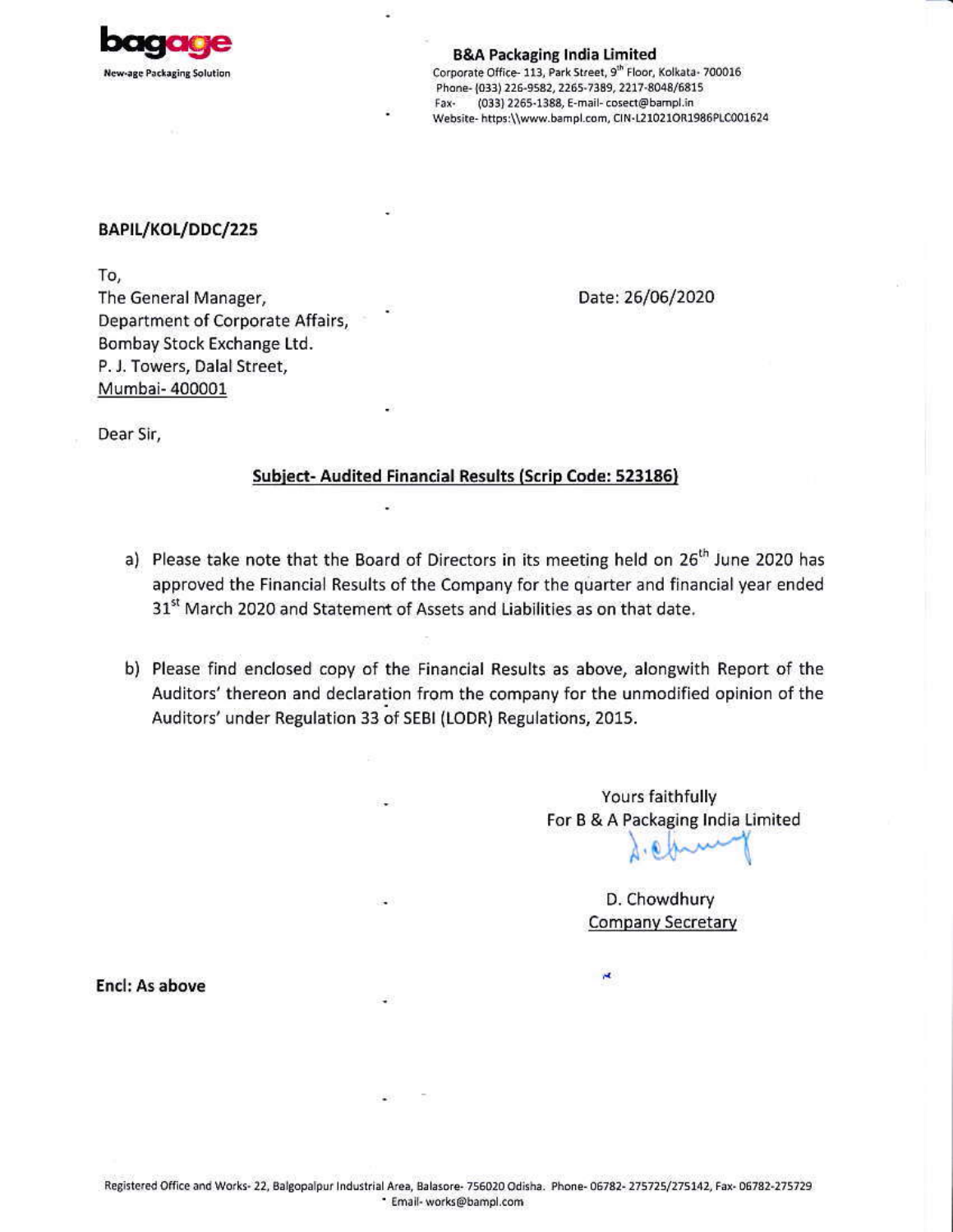# Ghosal, Basu & Ray

**Chartered Accountants** 

8/2 Kiron Sankar Roy Road, 2nd floor, Room No. 28, Kolkata 700 001 Telephone 2243 9185, Telefax 2210 1182, e-mail gbr1991@gmail.com

Independent Auditor's Report On Quarterly Financial Results and Year to Date Results of B & A Packaging India Limited Pursuant to the Regulation 33 of the SEBI (Listing Obligations and Disclosure Requirements) Regulations, 2015

# TO THE BOARD OF DIRECTORS OF B & A PACKAGING INDIA LIMITED

- 1. We have audited the annual financial results ("Results") of B & A PACKAGING INDIA LTD ("the Company") for the year ended 31<sup>st</sup> March, 2020, and and reviewed the quarterly financial results for the quarter ended 31<sup>st</sup> March, 2020, included in the Statement Of Financial Results ("the Statement") attached herewith, being submitted by the Company pursuant to the requirement of Regulation 33 of the Securities and Exchange Board of India (Listing Obligations and Disclosure Requirements) Regulations, 2015.
- 2. The Results included in the Financial Statement are the responsibility of the Company's management. Our responsibility is to express an opinion on the results based on our audit of such annual financial statements, which have been prepared in accordance with the recognition and measurement principles laid down in Indian Accounting Standards prescribed under section 133 of the Companies Act, 2013, read with relevant rules issued thereunder or by the Institute of Chartered Accountants of India, as applicable, other accounting principles generally accepted in India.
- 3. We conducted our audit in accordance with the Standards of Auditing issued by the Institute of Chartered Accountants of India. Those Standards require that we comply with ethical requirements and plan and perform the audit to obtain reasonable assurance about whether the Results included in the Statement are free of material misstatement. An audit includes examining, on a test basis, evidence supporting the amount disclosed as the financial results. An audit also includes assessing the accounting policies used and significant estimates made by management. We believe that our audit provides a reasonable basis for our opinion.
- 4. In our opinion and to the best of our information and according to the explanations given to us, the Results:
	- (i) are presented in accordance with the requirements of Regulation 33 of the Securities and Exchange Board of India (Listing Obligations and Disclosure Requirements) Regulations, 2015, in this regard, and

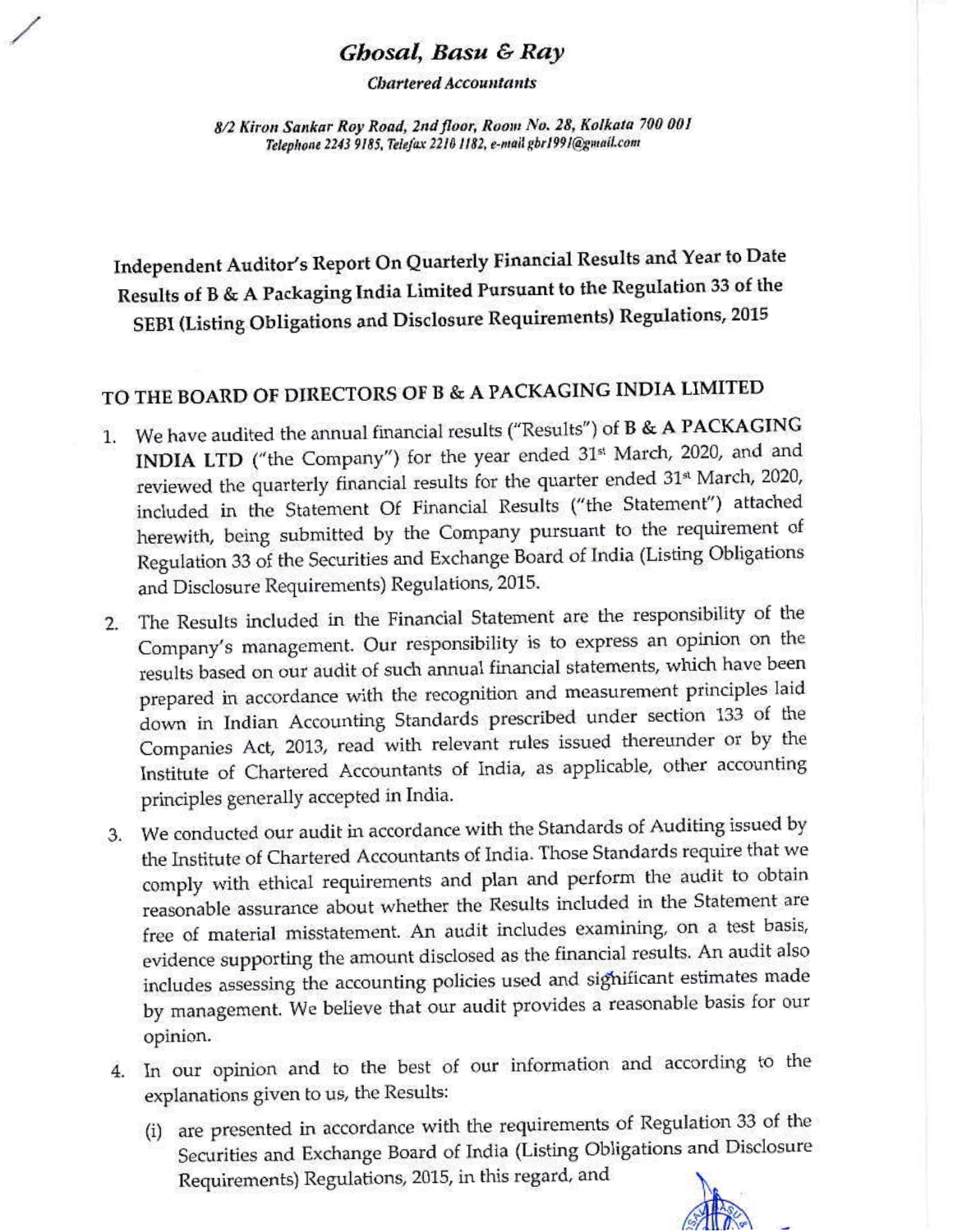- (ii) give a true and fair view of the net profit and other financial information for the year ended 31<sup>st</sup> March, 2020.
- 5. The Results for the last quarter ended 31<sup>st</sup> March, 2020, and the corresponding quarter ended of the previous year, included in the Statement, being the balancing figure between audited figures in respect of the full financial year and the published year to date figures up to the third quarter of the relevant financial year, which were subject to limited review by us.

For Ghosal, Basu & Ray Chartered Accountants (FRN: 315080E)

Tapan Kumar Das Partner (Membership No. 050661) UDIN: 20050661AAAAAC4109

×

Kolkata, Dated: 26<sup>th</sup> June, 2020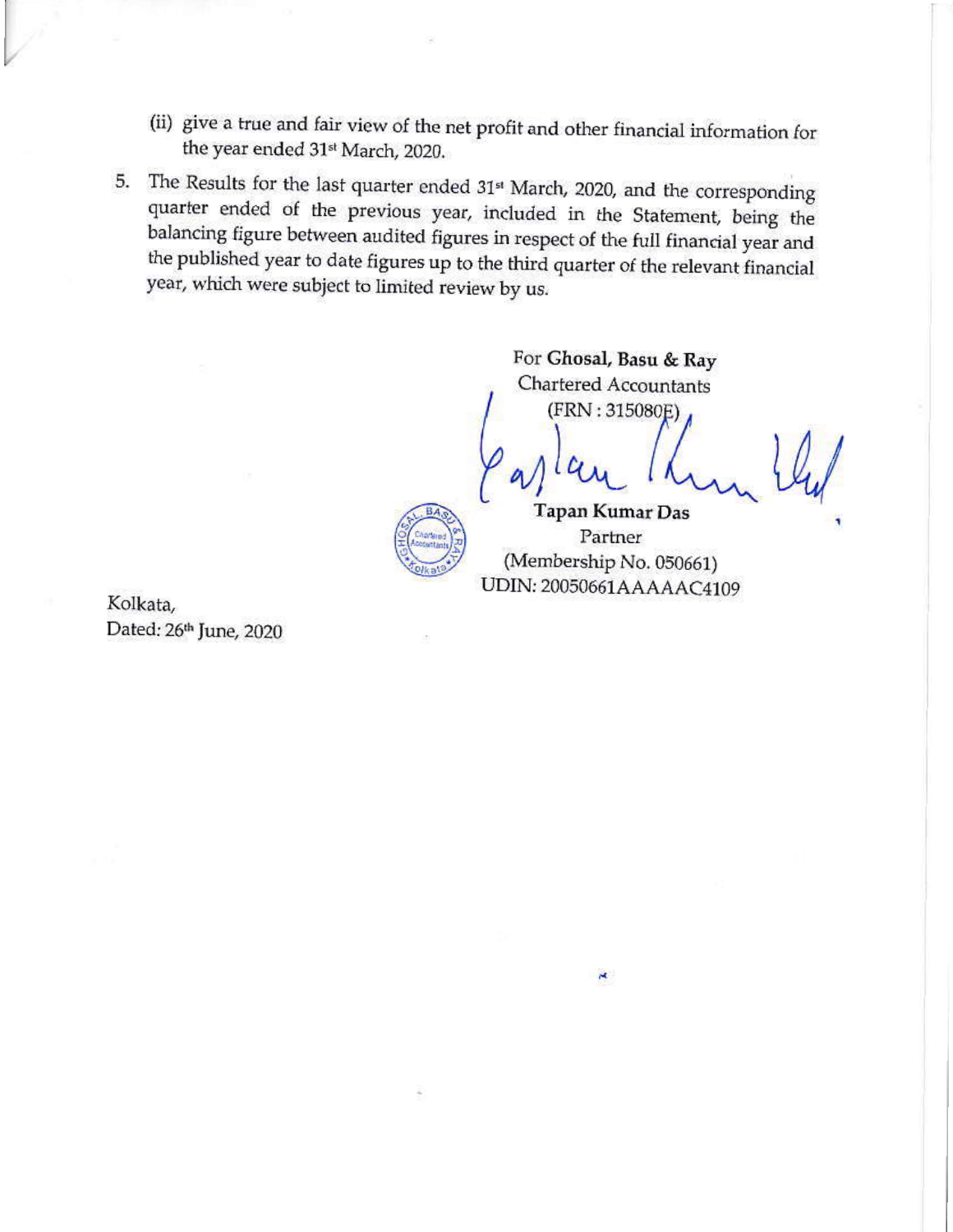#### B & A PACKAGING INDIA LIMITED CIN - L21021OR1986PLC001624



#### Regd. Office: 22, Balgopalpur Industrial Area, Balasore- 756020, Odisha

Phone: 033 22269582, E-mail: contact@bampl.com, Website: www.bampl.com

STATEMENT OF AUDITED FINANCIAL RESULTS FOR THE FINANCIAL YEAR ENDED 31ST MARCH, 2020

|                |                                                                                                                              | (RS. In Lacs except where otherwise stated) |                          |                    |                            |                          |
|----------------|------------------------------------------------------------------------------------------------------------------------------|---------------------------------------------|--------------------------|--------------------|----------------------------|--------------------------|
| PART-1         |                                                                                                                              | Three months ended                          |                          |                    | Year to date 31st<br>March |                          |
|                | Particulars                                                                                                                  | 31st March<br>2020                          | 31st<br>December<br>2019 | 31st March<br>2019 | 2020                       | 2019                     |
|                |                                                                                                                              | Reviewed                                    | Reviewed                 | Reviewed           | Audited                    | Audited                  |
| I              | Revenue from operations                                                                                                      | 1,535.05                                    | 1774.26                  | 1570,55            | 7569,91                    | 7168.02                  |
| II             | Other Income                                                                                                                 | 32.23                                       | 18.56                    | 23.28              | 62.53                      | 69.53                    |
| III            | Total Income (I+II)                                                                                                          | 1567.28                                     | 1792.82                  | 1593.83            | 7632,44                    | 7237.55                  |
| IV             | Expenses                                                                                                                     |                                             |                          |                    |                            |                          |
|                | Cost of materials consumed                                                                                                   | 1,068.80                                    | 1097.25                  | 1212.96            | 4711.86                    | 4808,52                  |
|                | Purchase of Stock-in-Trade                                                                                                   |                                             |                          |                    |                            |                          |
|                | (Increase)/Decrease in inventories of Finished Goods,                                                                        | (66.55)                                     | (31.73)                  | (162.56)           | 11.94                      | (169.93)                 |
|                | Stock-in-Trade and Work-in-progress                                                                                          |                                             |                          |                    |                            |                          |
|                | Employee Benefit Expense                                                                                                     | 198.41                                      | 221.96                   | 213.48             | 839.94                     | 792.84                   |
|                | Finance costs                                                                                                                | 18.32                                       | 28.36                    | 48.54              | 133.80                     | 190.88                   |
|                | Depreciation and amortisation expense                                                                                        | 30.15                                       | 32.98                    | 36.67              | 129.55                     | 144.16                   |
|                | Other expenses                                                                                                               | 240.25                                      | 176.93                   | 124.53             | 832.07                     | 751.20                   |
|                | Total expenses (IV)                                                                                                          | 1489.38                                     | 1525.75                  | 1473.62            | 6659.16                    | 6517.67                  |
| V              | Profit before exceptional items and tax (III-IV)                                                                             | 77.90                                       | 267.07                   | 120.21             | 973.28                     | 719.88                   |
| ٧I             | Exceptional items                                                                                                            |                                             |                          |                    |                            |                          |
| VII            | Profit/(loss) before tax (V-VI)                                                                                              | 77.90                                       | 267.07                   | 120.21             | 973,28                     | 719.88                   |
| VIII           | Tax expense:                                                                                                                 |                                             |                          |                    |                            |                          |
|                | (1) Current Tax                                                                                                              | 21.91                                       | 74.30                    | 39.17              | 271.00                     | 206,00                   |
|                | (2) Deferred Tax                                                                                                             | (50.61)                                     |                          |                    | (50.61)                    | 33.84                    |
|                | (3) Tax related to earlier years                                                                                             |                                             |                          |                    |                            |                          |
| IX             | Profit/(loss) for the period (VII-VIII)                                                                                      | 106.60                                      | 192.77                   | 81.04              | 752.89                     | 480.04                   |
| ×              | Other Comprehensive Income                                                                                                   |                                             |                          |                    | (0.08)                     | 0.78                     |
| (A)(i)<br>(ii) | Items that will not be reclassified to profit or loss<br>Income Tax relating to items that will not be reclassified to       |                                             |                          | ¥.                 | (0.10)                     | 1.17                     |
|                | profit or loss                                                                                                               |                                             |                          | ×                  | 0.02                       | (0.39)                   |
| (B)(i)<br>(ii) | Items that will be reclassified to profit or loss<br>Income Tax relating to items that will be reclassified to profit or     |                                             |                          |                    |                            |                          |
|                | loss                                                                                                                         |                                             |                          |                    |                            |                          |
| XI             | Total Comprehensive Income for the period (IX+X) (Comprising<br>Profit/(Loss) and Other Comprehensive Income for the period) |                                             | 192.77                   | 81.04              | 752.81                     | 480.B2                   |
| XII            | 972 M<br>Paid-up equity share capital (face value of Rs, 10/- each)                                                          | 106.60                                      | 498.03                   |                    | 498.03                     | 498.03                   |
| XIII           | Reserve excluding Revaluation Reserve                                                                                        | 498.03                                      |                          | 498.03             | 3,104.29                   | 2,384.58                 |
| XIV            | Earnings per equity share                                                                                                    | Ŧ,                                          | 震                        | Ø.                 |                            |                          |
|                | (1) Basic<br>Rs.                                                                                                             | 2.15                                        | 3.89                     | 1.63               | 15.18                      | 9.68                     |
|                | (2) Diluted<br>Rs.                                                                                                           |                                             | 3.89                     | 1.63               | 15.18                      | 9.68                     |
| <b>XV</b>      | Earnings per equity share (for discontinued operation)                                                                       | 2.15                                        | ×                        |                    |                            |                          |
|                | (1) Basic                                                                                                                    |                                             |                          |                    |                            |                          |
|                | Rs.<br>(2) Diluted<br>Rs.                                                                                                    | ę.                                          |                          |                    |                            |                          |
| XVI            | Earnings per equity share (for continuing and discontinued<br>operation)                                                     | ÷.                                          |                          |                    | ÷.                         | $\overline{\phantom{a}}$ |
|                | Rs.<br>(1) Basic                                                                                                             | 2.15                                        | 3.89                     | 1.63               | 15.18                      | 9.68                     |
|                | (2) Diluted<br>Rs.                                                                                                           | 2.15                                        | 389                      | 163                | 15.18                      | 9.68                     |





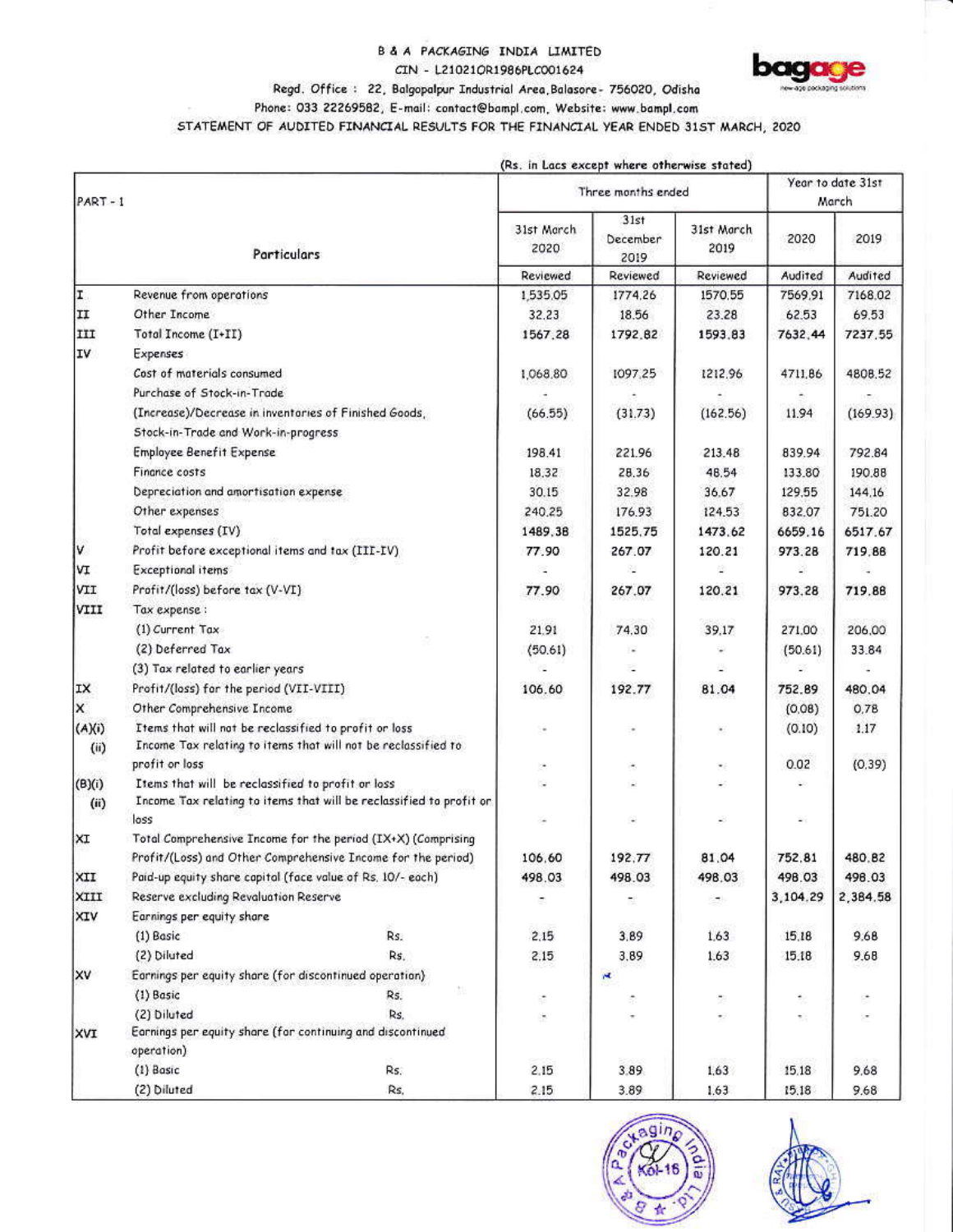#### **B & A PACKAGING INDIA LIMITED** CIN - L21021OR1986PLC001624



#### Regd. Office : 22, Balgapalpur Industrial Area, Balasore- 756020, Odisha Phone: 033 22269582, E-mail: contact@bampl.com, Website: www.bampl.com

#### SEGMENT-WISE REVENUE, RESULTS AND CAPITAL EMPLOYED FOR THE FINANCIAL YEAR ENDED 31ST MARCH ,2020

| PART-2 |                                                           |                    | Three months ended                |                             |                              | Year to date 31st March |  |
|--------|-----------------------------------------------------------|--------------------|-----------------------------------|-----------------------------|------------------------------|-------------------------|--|
|        | Particulars                                               | 31st March<br>2020 | 31st December<br>2019<br>Reviewed | 31st March 2019<br>Reviewed | 2020<br>Audited              | 2019<br>Audited         |  |
|        |                                                           | Reviewed           |                                   |                             |                              |                         |  |
| 1.     | Segment Revenue (Net)                                     |                    |                                   |                             |                              |                         |  |
|        | (a) Paper Sacks                                           | 899.00             | 1068.43                           | 1035.11                     | 5084.56                      | 5060.58                 |  |
|        | (b) Flexible Laminates                                    | 629.10             | 691.45                            | 492.16                      | 2438.02                      | 2054.16                 |  |
|        | (c) Unallocated                                           |                    |                                   |                             |                              |                         |  |
|        | Total                                                     | 1528.10            | 1759.88                           | 1527.27                     | 7522.58                      | 7124.74                 |  |
|        | Less : Inter Segment Revenue                              |                    |                                   |                             |                              |                         |  |
|        | Net Sales/Income from Operations                          | 1528.10            | 1759.88                           | 1527.27                     | 7522.58                      | 7124.74                 |  |
| 2.     | Segment Results [Profit/(Loss) Before Tax & Finance Cost] |                    |                                   |                             |                              |                         |  |
|        | (a) Paper Sacks                                           | 60.33              | 198.05                            | 126.16                      | 830.36                       | 816.04                  |  |
|        | (b) Flexible Laminates                                    | 35.89              | 97.38                             | 42.59                       | 276.72                       | 94.72                   |  |
|        | Total                                                     | 96 22              | 295.43                            | 168 75                      | 1,107.08<br>133.80<br>973.28 | 910.76                  |  |
|        | Less: Finance costs                                       | 18.32              | 28.36                             | 48.54                       |                              | 190.88                  |  |
|        | Profit/(Loss) Before Tax                                  | 77.90              | 267,07                            | 120.21                      |                              | 719.88                  |  |
| 3.     | Segment Assets (as at the end of the period)              |                    |                                   |                             |                              |                         |  |
|        | (a) Paper Sacks                                           | 3373.06            | 3283.61                           | 3849.48                     | 3373.06                      | 3849.48                 |  |
|        | (b) Flexible Laminates                                    | 2167.61            | 2249.41                           | 1990.24                     | 2167.61                      | 1990.24                 |  |
|        | (c) Unallocated                                           | 55.05              | 50.10                             | 58.17                       | 55.05                        | 58.17                   |  |
| 4.     | Segment Liabilities (as at the end of the period)         |                    |                                   |                             |                              |                         |  |
|        | (a) Paper Socks                                           | 635.90             | 739.17                            | 1894.88                     | 635.90                       | 1894.88                 |  |
|        | (b) Flexible Laminates                                    | 1357.50            | 1348.13                           | 1120.40                     | 1357.50                      | 1120.40                 |  |
|        | (c) Unallocated                                           |                    |                                   |                             |                              |                         |  |
|        | Total                                                     |                    |                                   |                             |                              |                         |  |

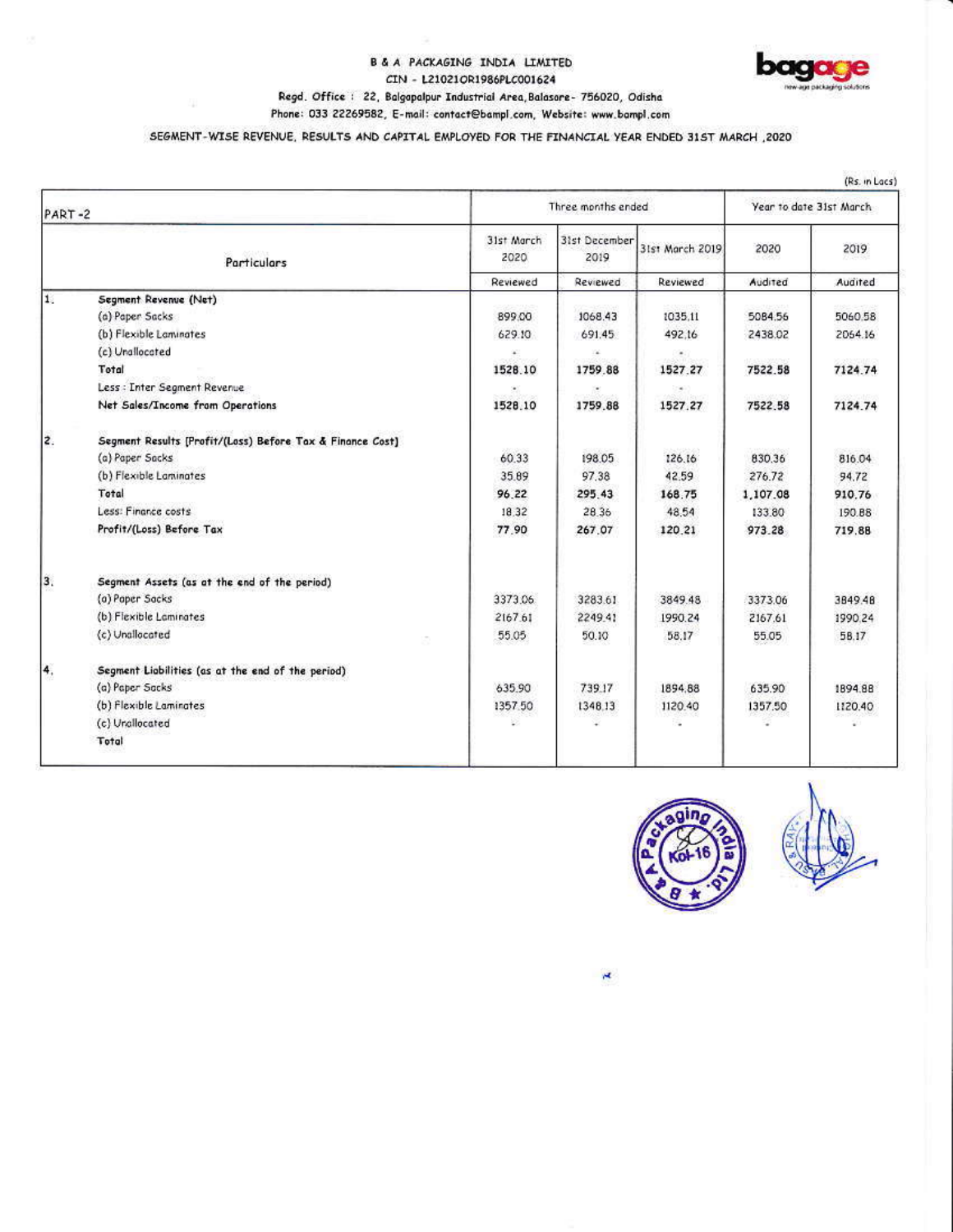

### **B&A PACKAGING INDIA LIMITED.**

# Regd. Office: 22, Balgopalpur Industrial Area, Balasore - 756020, Odisha CIN: L21021OR1986PLC001624, Website: www.bampl.com E-Mail: contact@bampl.com, Contact No.: 91 033 22269582, Fax: 91 033 22651388

| STATEMENT OF ASSETS AND LIABILITIES AS AT 31ST MARCH, 2020 |           |           |
|------------------------------------------------------------|-----------|-----------|
| $Part - 3$                                                 | 2020      | 2019      |
|                                                            | (Audited) | (Audited) |
| <b>ASSETS</b>                                              |           |           |
| Non-current assets                                         |           |           |
| (a) Property, Plant and Equipment                          | 1,671.52  | 1,697.85  |
| (b) Capital work-in-progress                               | 11.86     | 43.73     |
| (c) Intangible assets (Other than Goodwill)                | 12.30     | 18.98     |
| (d) Intangible assets under development                    | 14.29     | 11.04     |
| (e) Other non-current assets                               | 40.76     | 47.13     |
| Sub-total - Non-current assets                             | 1,750.73  | 1,818.73  |
| <b>Current assets</b>                                      |           |           |
| (a) Inventories                                            | 1,852.28  | 2,351.93  |
| (b) Financial Assets                                       |           |           |
| (i) Trade receivables                                      | 1,688.46  | 1,371.14  |
| (ii) Cash and cash equivalents                             | 97.27     | 61.36     |
| (iii) Bank balances other than (ii) above                  | 107.83    | 105.17    |
| (iv) Loans                                                 | 3.17      | 5.82      |
| (vi) Other Financial Assets                                | 0.26      | 1.00      |
| (c) Other current assets                                   | 95.72     | 182.74    |
| Sub-total - Current assets                                 | 3,844.99  | 4,079.16  |
| <b>Total Assets</b>                                        | 5,595.72  | 5,897.89  |
| <b>EQUITY AND LIABILITIES</b>                              |           |           |
| Equity                                                     |           |           |
| (a) Equity Share capital                                   | 498.03    | 498.03    |
| (b) Other Equity                                           | 3,104.29  | 2,384.58  |
| Sub-total - Equity                                         | 3,602.32  | 2,882.61  |
| <b>LIABILITIES</b>                                         |           |           |
| <b>Non-current liabilities</b>                             |           |           |
| (a) Financial Liabilities                                  |           |           |
| (i)<br><b>Borrowings</b>                                   | 258.00    | 279.70    |
| (b) Provisions                                             | 60.80     | 57.51     |
| (c) Deferred tax liabilities (Net)                         | 162.11    | 212.74    |
| Sub-total - Non-current liabilities                        | 480.91    | 549.95    |
| <b>Current liabilities</b>                                 |           |           |
| (a) Financial Liabilities                                  |           |           |
| (i) Borrowings                                             |           |           |
| (ii) Trade payables                                        | 360.67    | 919.22    |
| (iii) Other financial liabilities                          | 803.18    | 1,045.94  |
|                                                            | 136.71    | 188.08    |
| (b) Other current liabilities                              | 127.04    | 115.73    |
| (c) Provisions                                             | 42.65     | 41.84     |
| (d) Current Tax Liabilities (Net)                          | 42.24     | 154.52    |
| $\mathbf{M}$<br>Sub-total - Current liabilities            | 1,512.49  | 2,465.33  |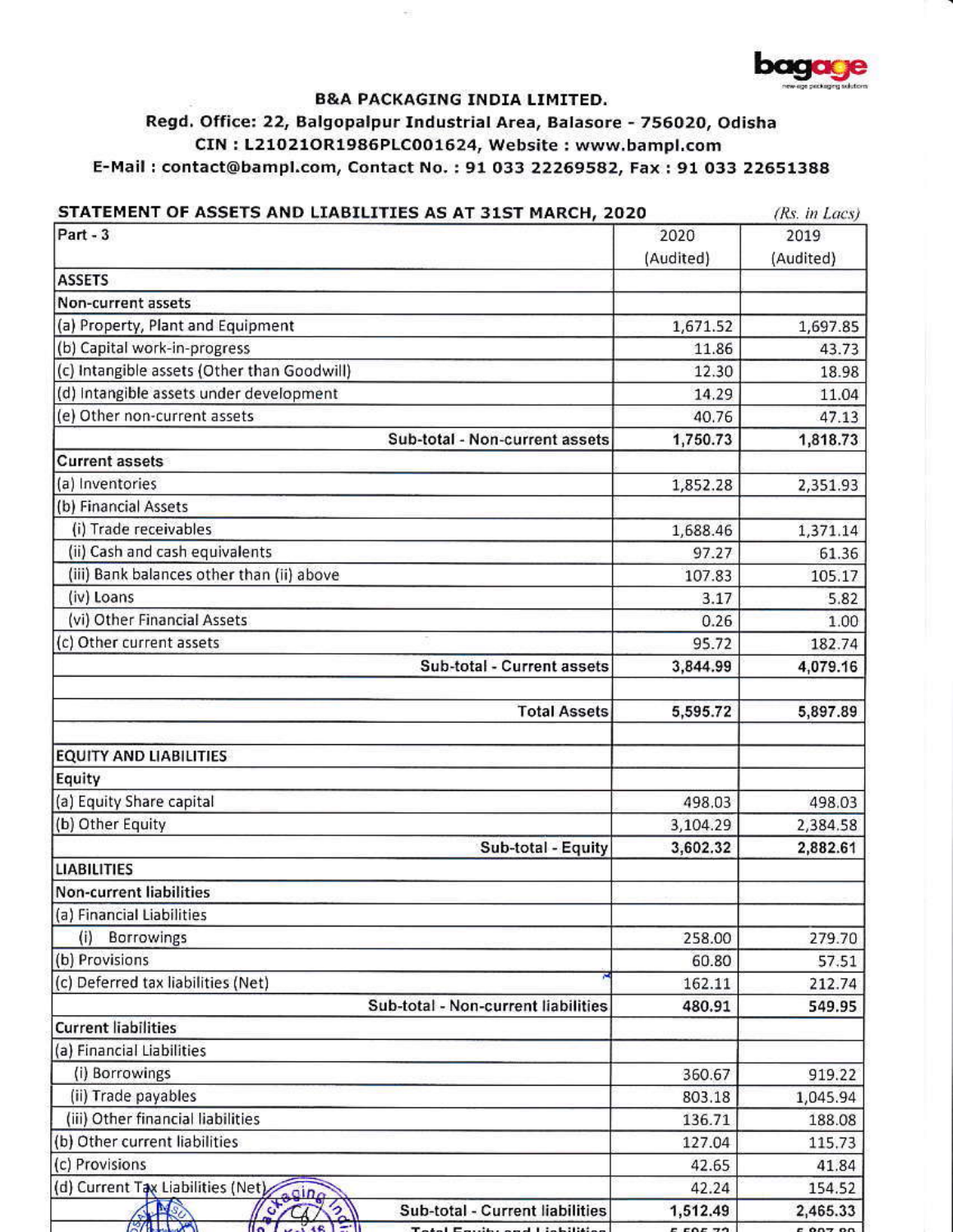

# B & A Packaging (India) Limited<br>(CIN: L210210R1986PLC001624)

## 22, Balgopalpur Industrial Area

#### Balasore, Odisha - 756020

#### Cash Flow Statement for the period ended 31st March, 2020

|                                                                                          |                                          | (Rs. in Lacs)                            |
|------------------------------------------------------------------------------------------|------------------------------------------|------------------------------------------|
|                                                                                          | For the Period ended<br>31st March, 2020 | For the Period ended<br>31st March, 2019 |
| A. Cash Flow from Operating Activities                                                   |                                          |                                          |
| Profit before Tax                                                                        | 973.28                                   | 719.88                                   |
| Adjustments for :-                                                                       |                                          |                                          |
| Depreciation and Amortization Expenses                                                   | 129.55                                   | 144.16                                   |
| Finance Cost (considered in Financing Activities).                                       | 133.80                                   | 190.88                                   |
| Interest Income (considered in Investing Activities)                                     | (2172)                                   | (8.08)                                   |
| Increase / (Decrease) in Non-Current Provisions                                          | 3.29                                     | 3.99                                     |
| Bad debts written off                                                                    | 30.59                                    | 10.19                                    |
| Loss on sale of assets                                                                   | 493                                      | 1.50                                     |
| Liabilities no longer required written off                                               |                                          | (2.24)                                   |
| Actuarial Gain / (Loss) on defined benefit obligations.                                  | (0.10)                                   | 1.17                                     |
|                                                                                          | 1,253.62                                 | 1.061.45                                 |
| Changes in Operating Assets & Liabilities -                                              |                                          |                                          |
| (Increase) / Decrease in Inventories                                                     | 499.65                                   | (547.62)                                 |
| (Increase) / Decrease in Trade Receivables                                               | (347.91)                                 | 23.77                                    |
| (Increase) / Decrease in Current Loans                                                   | 265                                      | (178)                                    |
| (Increase) / Decrease in Other Non-Current Assets                                        | 637                                      | 3.68                                     |
| (Increase) / Decrease in Other Current Assets                                            | 87.02                                    | 14.83                                    |
| (Increase) / Decrease in Other Current Financial Assets                                  | 0.74                                     | 0.98                                     |
| Increase / (Decrease) in Trade Payables                                                  | (242.76)                                 | (111.20)                                 |
| Increase / (Decrease) in Current Other Financial Liabilities                             | (51.37)                                  | 1.38                                     |
| Increase / (Decrease) in Other Current Liabilities                                       | 11.31                                    | 25.35                                    |
| Increase / (Decrease) in Current Provisions                                              | 0.81                                     | 9.05                                     |
|                                                                                          | 1,220.13                                 | 479.89                                   |
| Less : Income Taxes Paid (Net of Refund, if any)                                         | 383.27                                   | 174.21                                   |
| Cash Generated from / (utilised in) Operating Activities (A)                             | 836.86                                   | 305.68                                   |
|                                                                                          |                                          |                                          |
| <b>B. Cash Flow from Investing Activities</b>                                            |                                          |                                          |
| Purchase of Property, Plant & Equipment and Intangible Assets (including changes in CWIP |                                          |                                          |
| & Intangible Assets under development)                                                   | (76.06)                                  | (207.80)                                 |
| Insurance Claim Received                                                                 |                                          | 2.90                                     |
| Interest Income                                                                          | 21.72                                    | 808                                      |
| (Investment in)/ Redemption of Current Bank Deposits                                     | (2.12)                                   | 42.74                                    |
| Cash Generated from / (utilised in) Investing Activities (B)                             | (56, 46)                                 | (154.08)                                 |
| C. Cash Flow from Financing Activities                                                   |                                          |                                          |
| Increase / (Decrease) in Non-Current Borrowings                                          | (2170)                                   | 0.50                                     |
| Finance Cost                                                                             | (133.80)                                 | (190.88)                                 |
| Dividend Paid                                                                            | (24.80)                                  | (24.80)                                  |
| Dividend Distribution Tax paid                                                           | (5.10)                                   | (5.10)                                   |
| Amounts deposited in Unpaid Dividend Bank Accounts                                       | (0.54)                                   | (6.06)                                   |
| Cash Generated from / (utilised in) Financing Activities (C)                             | (185.94)                                 | (226.34)                                 |
|                                                                                          |                                          |                                          |
| Net Increase in Cash & Cash Equivalents   (A) + (B) + (C) ]                              | 594.46                                   | (74.74)                                  |
| Add: Cash and Cash Equivalents at the beginning of the year (Refer Note Below)           | ×<br>(857.86)                            | (783.12)                                 |
| Cash and Cash Equivalents at the end of the year (Refer Note Below)                      | (263, 40)                                | (857, 86)                                |
| Cash and Cash Equivalent as per Balance Sheet at the beginning of the year.              | 61.36                                    | 65.03                                    |
| Less - Current Borrowings as per Balance Sheet at the beginning of the year              | (919.22)                                 | (848.15)                                 |
| Cash and Cash Equivalents at the beginning of the year as per Cash Flow Statement        | (857.86)                                 | (783.12)                                 |
|                                                                                          |                                          |                                          |
| Cash and Cash Equivalent as per Balance Sheet at the end of the year                     | 97.27                                    | 61.36                                    |
| Less :- Current Borrowings as per Balance Sheet at the end of the year                   | (360.67)                                 | (919.22)                                 |
| Cash and Cash Equivalents at the end of the year as per Cash Flow Statement              | (263.40)                                 | (857.86)                                 |

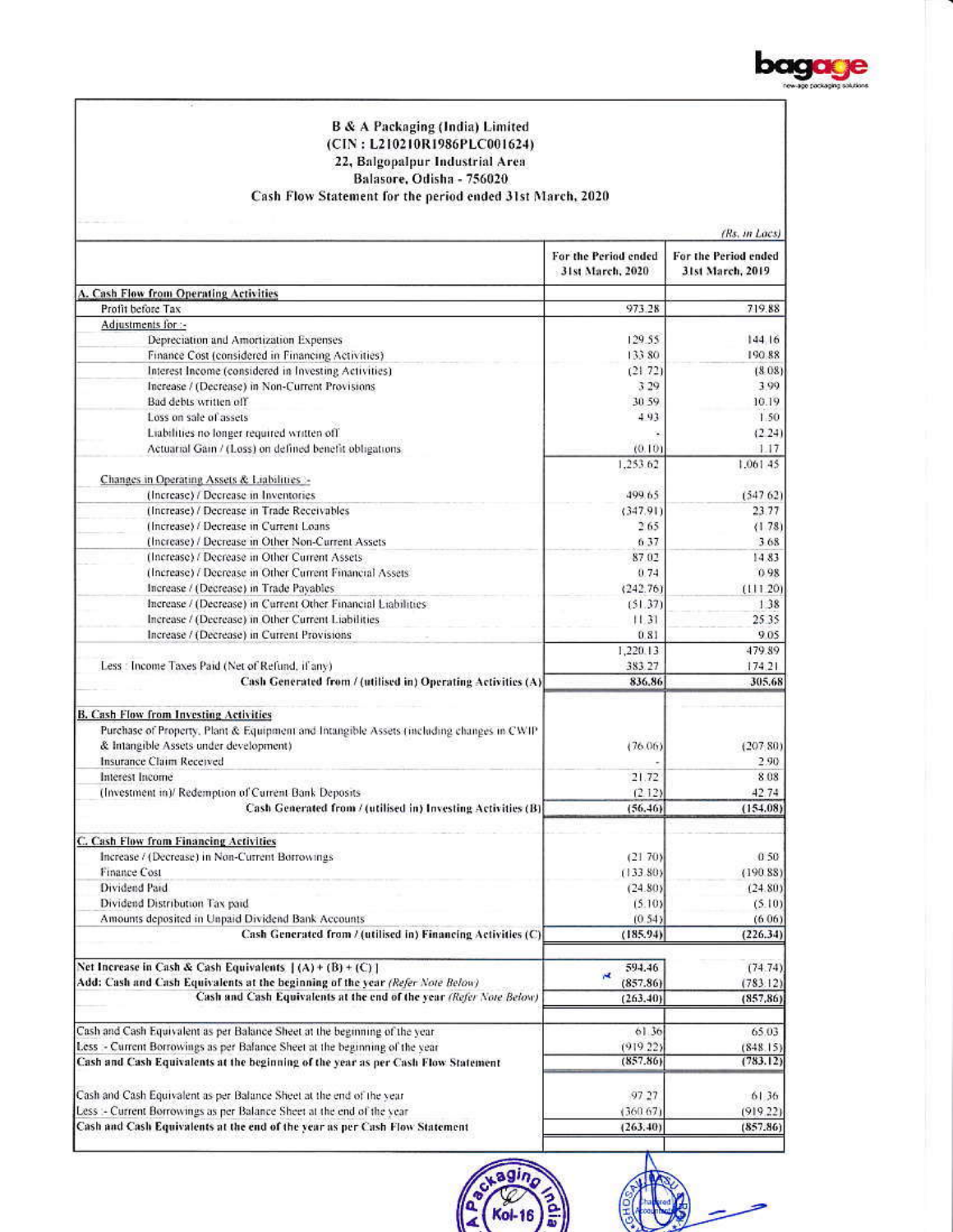Notes:



These results have been prepared in accordance with Indian Accounting Standards (Ind ASs) notified by the Companies (Indian Accounting Standards) Rules, 2015 as amended and as prescribed under Section 133 of the Companies Act, 2013.

- Business segments have been identified as Paper Sacks and Flexible Laminates, taking into consideration the  $2)$ requirements of Ind AS 108, Operating Segments.
- Effective 1 April, 2019 the Company has adopted Ind AS 116 "Leases" using modified retrospective approach in 3) respect of its leasehold land, which has been treated as right-to-use asset. This has resulted in recognition of Rs. 3.20 lakhs as cumulative depreciation up to 31<sup>st</sup> March, 2019, which has been adjusted from retained earnings as on 1<sup>57</sup> April, 2019. Rs. 0.16 lakhs has been recognized as depreciation for the financial year ended 31st March 2020, under review.
	- In respect of the aforesaid lease, the Company is required to make a fixed lease payment annually, the amount of which and the present value of the lease liability are not significant. Consequently, the Company has not recognized lease liability, finance charges or accretion to the value of right-to-use of the aforesaid asset in the Accounts. The annual fixed lease payment is charged to profit and loss.
- The Board of Directors has recommended a Dividend of Re. Nil. per Equity share of Rs.10/- each fully paid up for 4) the financial year 2019-20.
- The figures for the last quarter of the current year and the previous year are the balancing figures between the 5) audited figures for the full financial year and unaudited year to date figures upto the third guarter of the respective financial year.
- $6)$ The Previous year's figure has been regrouped as follows: Part of current maturity of long term borrowings was erroneously included in non-current maturity previous year, and has been reinstated as current maturity.

In terms of our report of even date For Ghosal, Basu & Ray Chartered Accountants FRN - 315080E

Tapan Kumar Das (Partner) Membership No. 050661

Place:- Kolkata Date:- 26th June, 2020

For B & A Packaging India Limited



Somnath Chatterjee Wholetime Director